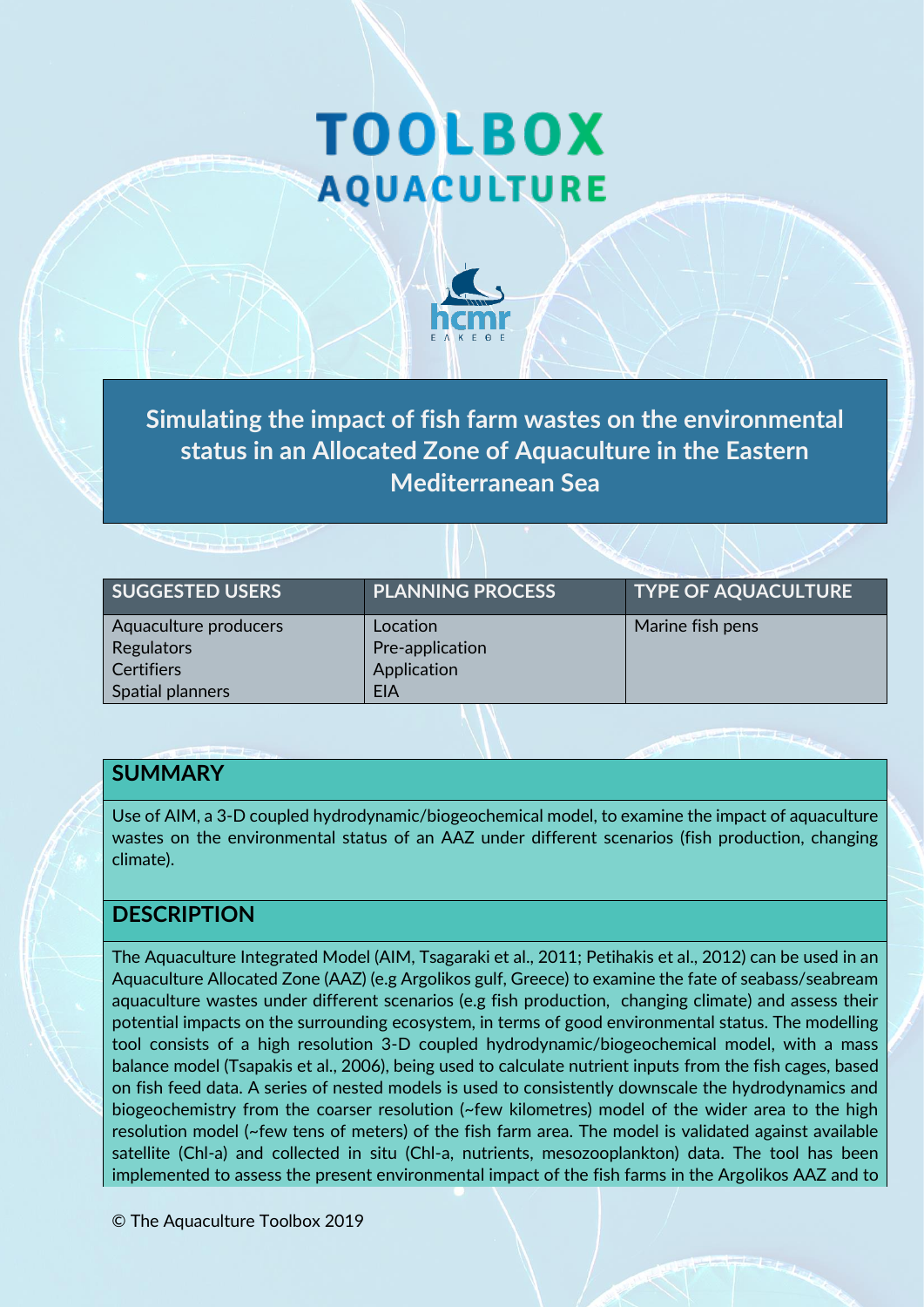investigate the system carrying capacity through additional scenarios adopting an increased fish production. The tool was also implemented to investigate the potential changes in the AAZ environmental status due to climate changing conditions (i.e. increase of temperature/stratification etc), under future scenarios for 2030-2050 and 2080-2100 time windows.

## **THE ISSUE BEING ADDRESSED**

The input of dissolved inorganic nutrients from fish farms may affect the ecological regime of the surrounding areas. The dispersion of waste and build-up of nutrients within the marine environment depends on the hydrography and physical conditions in the area of the fish farms. The areas, where many aquaculture farms operate together, are called Allocated Zones for Aquaculture (AAZs), and, in these areas, the environmental impact of fish farms wastes may be complex. Consequently, planning and licensing of cage aquaculture can be complex and decision makers need help to assess if a site is suitable for cages and determine acceptable biomass limits.

### **THE APPROACH**

AIM consists of a 3-D coupled hydrodynamic/biogeochemical model that can be used to simulate the effect of aquaculture wastes in an Aquaculture Allocated Zone (AAZ) area. The use of a comprehensive biogeochemical model, such as ERSEM allows investigating the complex food web response, triggered by the nutrient inputs. The high resolution  $(\sim 50<sub>m</sub>)$  of the hydrodynamic model and its progressive downscale through nesting with coarser models allows a realistic simulation of circulation, which is crucial for the correct dispersion of aquaculture effluents. Once setup and validated, the coupled model can be used to examine the impact of existing aquaculture units in an AAZ area, in terms of good environmental status and ecosystem functioning. More importantly, it can be used by means of scenario (e.g farm location, production etc) simulations as a management tool for the spatial planning and licensing of new farms or the increase of production for existing farms. The model produces maps of near surface currents, Chl-a and dissolved inorganic nutrients (phosphate, nitrate, ammonium, silicate) that can be used to calculate environmental indicators (i.e. Environmental Index E.I.; Primpas et al., 2010) describing the environmental status in the area and assess the AAZ carrying capacity.

### **THE RESULTS**

The tool has been implemented for an AAZ in Argolikos gulf in the Eastern Mediterranean Sea assessing the impact of fish farm wastes on the environmental status of the area, under different scenarios. The results suggest that the environmental conditions in the AAZ were "good" during winter well mixed period and "moderate" to "poor" during more stratified periods, particularly summer. The environmental conditions in the vicinity of different fish farms were found to be correlated to the fish farm production, as well as the predominant current speed. For instance, there were cases of fish farms presenting relatively better environmental conditions, despite their high fish production, due to the stronger prevailing currents, resulting in the more efficient off-shore dispersion of fish farm wastes. Changes in the food web structure were mainly characterized by an increase of dinoflagellates that are generally considered as an indicator for eutrophication and also nanophytoplankton and microzooplankton. A scenario simulation, adopting a double fish production was performed, investigating the carrying capacity of the AAZ. An additional increased production scenario was performed, allocating more

© The Aquaculture Toolbox 2019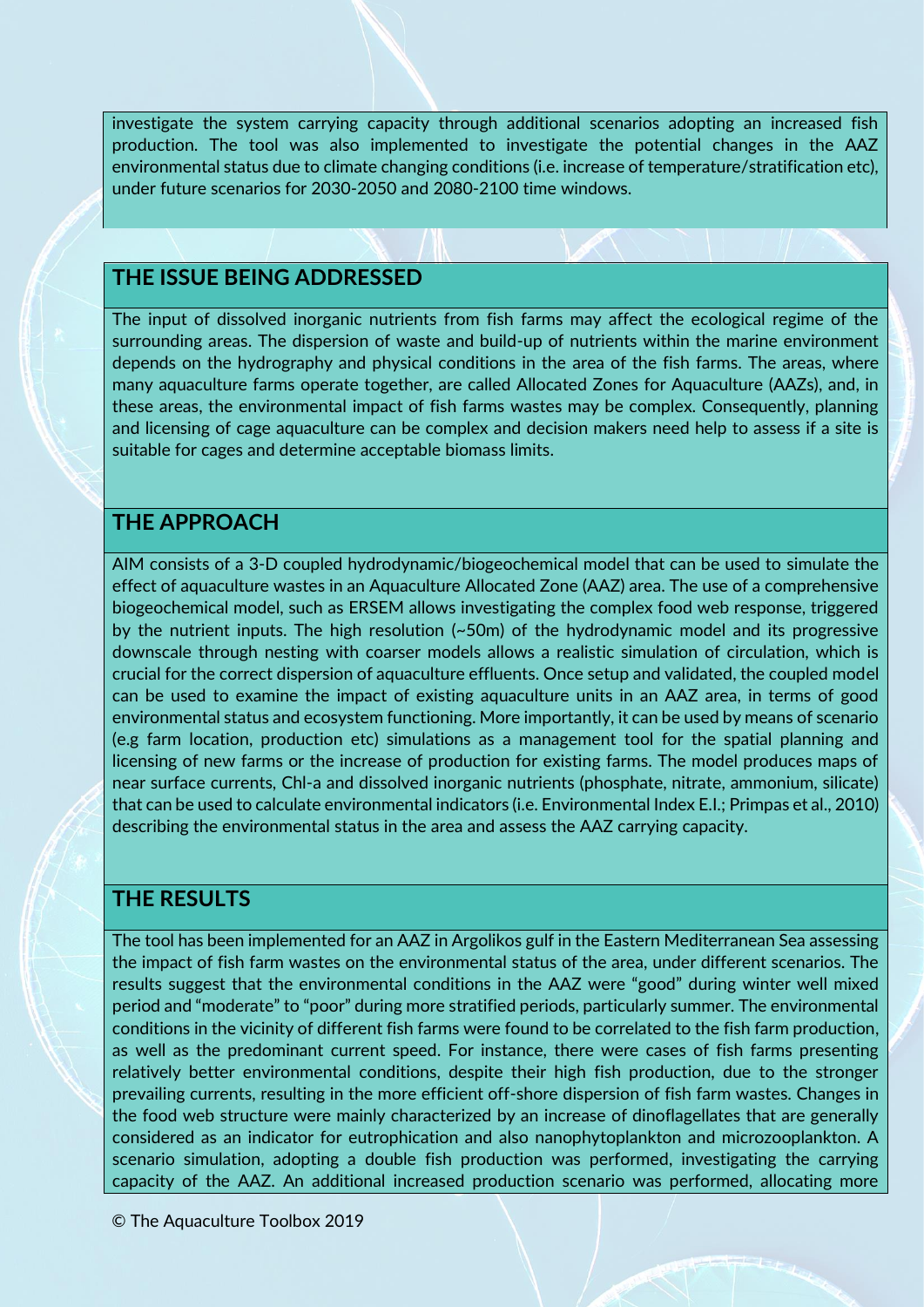production in fish farms characterized by better environmental conditions. In this case the deterioration of conditions in fish farms was more balanced, avoiding extremes.

Different case studies of the AIM tool are available in Ecological Modeling Tool in the link of Lifewatch Greece Portal [\(https://portal.lifewatchgreece.eu/\)](https://portal.lifewatchgreece.eu/).

#### **THE BROADER APPLICABILITY**

The tool can be relatively easily adapted for other fish farm areas in the Mediterranean, to help stakeholders determine if a site is suitable for fish cages and/or determine acceptable biomass limits. The main limitation of the modelling system is that it is computationally demanding, due to the high resolution of the model. Therefore, overall the use of AIM as a management tool requires some effort and expertise (scientific for the model output interpretation and technical for the model implementation), but future plans include the dynamic model implementation through a web application that will make this tool more user-friendly.



*Figure 1: Seasonal variability (1=winter, 2=spring, 3=summer, 4=autumn) of simulated Environmental Index (E.I) over 2012-2014 period in Argolikos AAZ.*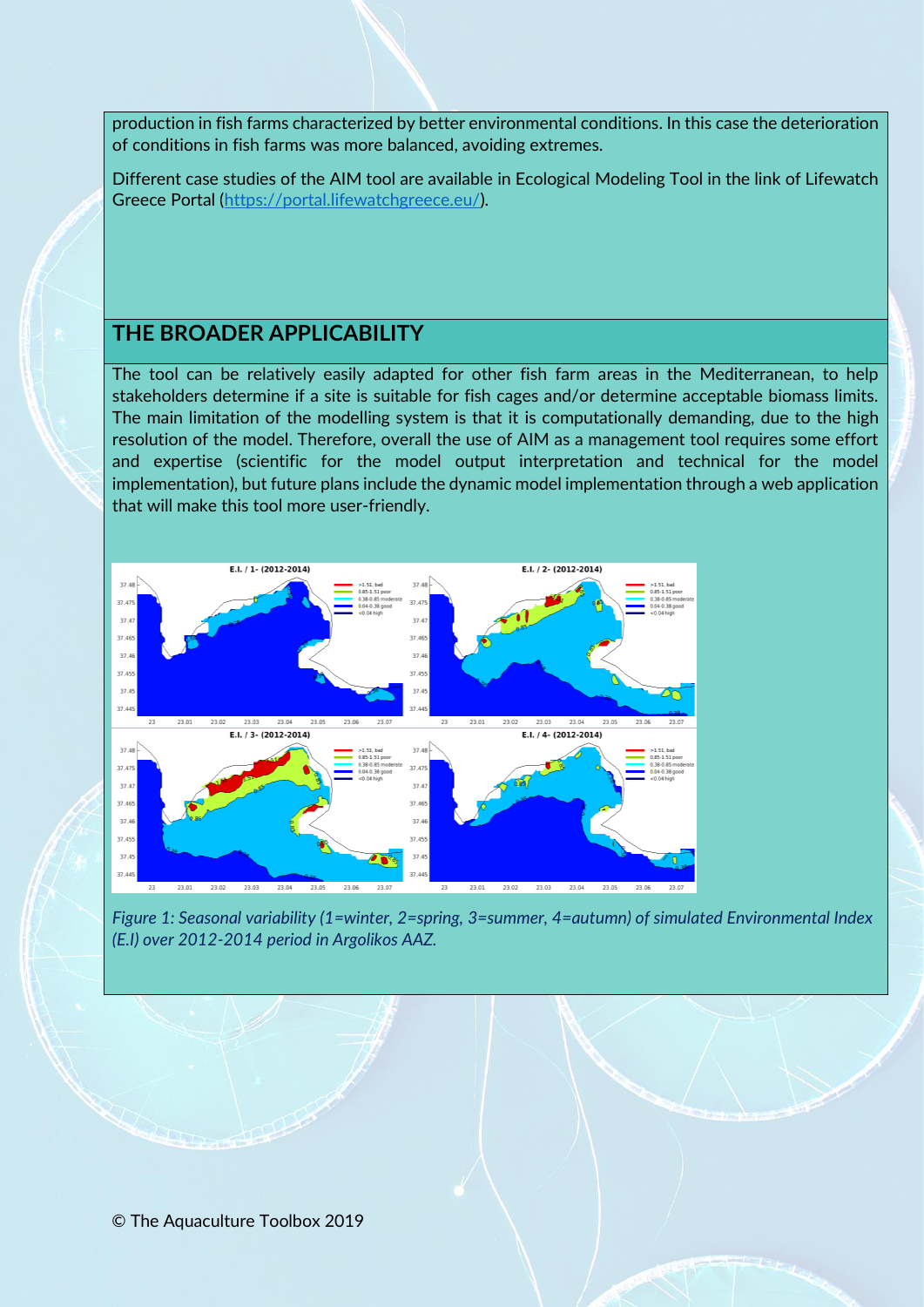

Figure 2: Mean 2013 summer simulated E.I. index in the vicinity of the fish farms in Argolikos AAZ with Reference fish production, double fish production and double fish production "optimally" distributed in different fish farms taking into account of E.I variability. The red line indicates the threshold identifying "bad" environmental conditions E.I (1.51) index.

| <b>STRENGTHS</b>     | The tool is a comprehensive and high resolution biogeochemical/hydrodynamic<br>model that provides realistic simulations that can be used for the spatial planning<br>and licensing of new farms or the increase of production for existing farms. |  |  |  |  |
|----------------------|----------------------------------------------------------------------------------------------------------------------------------------------------------------------------------------------------------------------------------------------------|--|--|--|--|
| <b>WEAKNESSES</b>    | The model is computationally demanding, requiring a computer server, with<br>results being produced on a time scale of days. In situ measurements, needed<br>for the proper model validation may increase the tool cost.                           |  |  |  |  |
| <b>OPPORTUNITIES</b> | Can be used as a dynamic management tool through a user-friendly web<br>application.                                                                                                                                                               |  |  |  |  |
| <b>THREATS</b>       | The tool application is relatively demanding (initial setup, computational cost<br>etc), which may be limiting for its broad use for licencing/planning.                                                                                           |  |  |  |  |

| <b>CONTACT</b>     |                                                                                  |  |  |  | Hellenic Centre for Marine Research (HCMR), Kostas Tsiaras, |  |  |  |  |
|--------------------|----------------------------------------------------------------------------------|--|--|--|-------------------------------------------------------------|--|--|--|--|
| <b>INFORMATION</b> | ktsiaras@hcmr.gr                                                                 |  |  |  |                                                             |  |  |  |  |
|                    |                                                                                  |  |  |  |                                                             |  |  |  |  |
|                    |                                                                                  |  |  |  |                                                             |  |  |  |  |
| <b>LINK</b>        | Different case studies of the AIM tool are available in Ecological Modeling Tool |  |  |  |                                                             |  |  |  |  |
|                    | in the link of Lifewatch Greece Portal                                           |  |  |  |                                                             |  |  |  |  |
|                    |                                                                                  |  |  |  |                                                             |  |  |  |  |
|                    | (https://portal.lifewatchgreece.eu/).                                            |  |  |  |                                                             |  |  |  |  |
|                    |                                                                                  |  |  |  |                                                             |  |  |  |  |
|                    |                                                                                  |  |  |  |                                                             |  |  |  |  |
|                    |                                                                                  |  |  |  |                                                             |  |  |  |  |

**SWOT ANALYSIS**